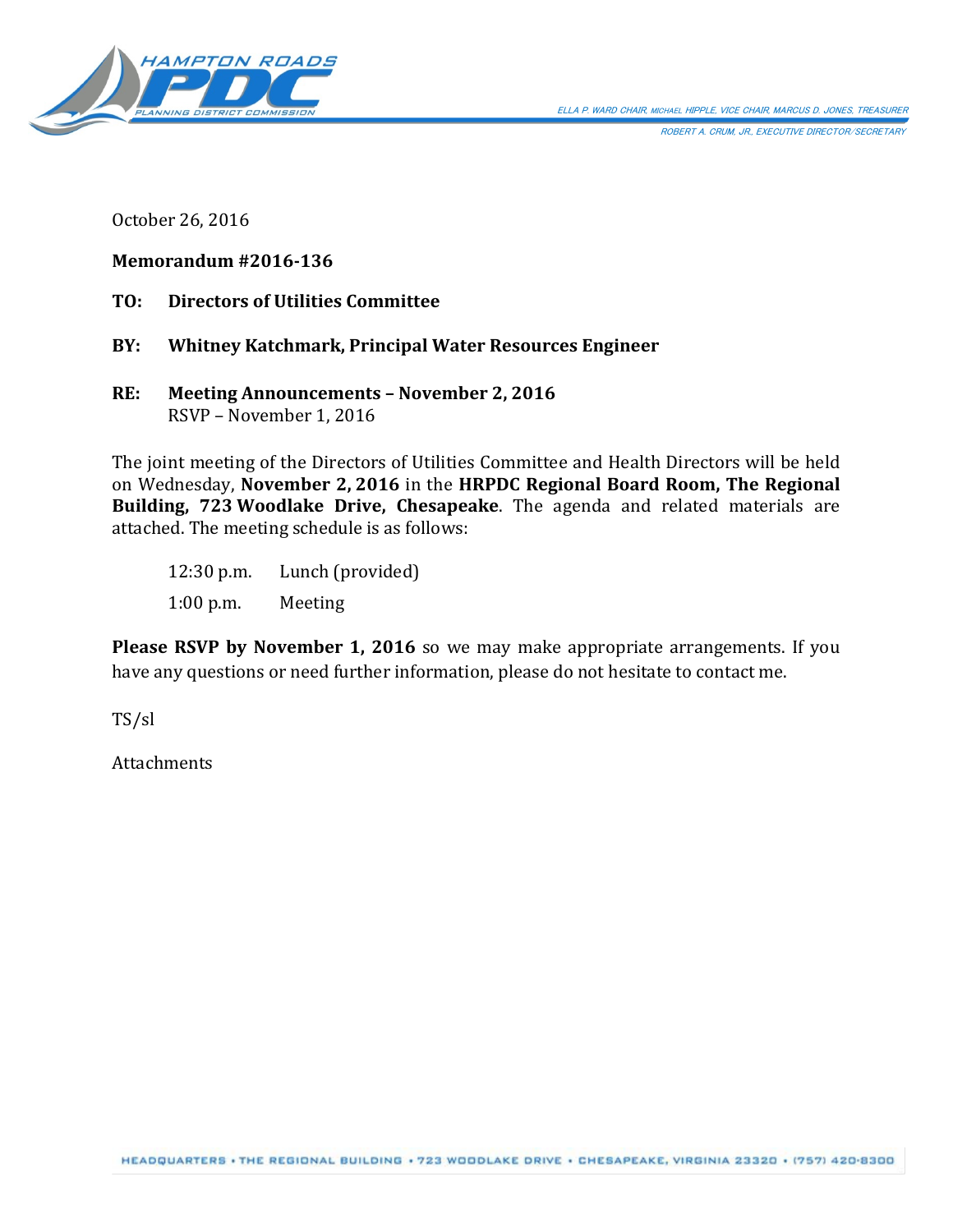#### **Directors of Utilities Committee:**

Lynn Allsbrook, HA Daniel G. Clayton III, WM J. Chris Dawson, GL Scott Dewhirst, NN H. Reed Fowler II, NN Tyrone W. Franklin, SY Edward G. Henifin, HRSD Donald Jennings, IW Julien Johnson, SH David Jurgens, CH Kristen M. Lentz, NO

#### **Health Directors:**

John Aulbach, VDH David Chang, VDH Ana Colon, VDH Brad DeLashmutt, VDH Jay Duell, VDH David Fridley, VDH Norman Grefe, VDH Gary Hagy, VDH Andrew J. Hammond, VDH Alton Hart, VDH

#### **Directors of Utilities Copy:**

Mark Bellamy, YK Alan Benthall, NN Kate Bernatitus, NN Joseph Durant, NN Sonja Eubank, SM David Fauber, Cape Charles J. Arnie Francis, GL Ted Garty, CH Sue Houser, NN Ron Harris, NN Phil Hubbard Josiah Jendrey, SM Thomas M. Leahy III, VB Melissa Lindgren, IW Stephanie Luton, JCSA

#### **HRPDC Staff:**

Robert Crum Katie Cullipher Rebekah Eastep Katherine Filippino

Bob Montague, VB Albert Moor II, SU Russell Pace, FR Brenton E. Payne, GL Doug Powell, JCSA Everett Skipper, NN Bob Speechly, PQ Michael Stallings, WN Peter M. Stephenson, SM Erin Trimyer, PO Brian K. Woodward, YK

Daniel B. Horne, VDH Tim Jones, VDH Heidi Kulberg, VDH Demetria Lindsay, VDH Amy Pemberton, VDH Michael Rexroad, VDH Nzinga Teule-Hekima, VDH W. Ted Tweel, VDH Nancy Welch, VDH Bree Williams, PO

Jason Mitchell, HA Stephan Motley, VB Nick Nagurney, VB Richard Nettleton, VB Danny Poe, JCSA Jack Reed, SM Ellen Roberts, PQ Kenneth Sims, WN Richard Stahr, Brown and Caldwell Eric Tucker, NO Stephen Watson, FR Shannon M. White, NO Steve Williams, NN Sherry D. Wright, NN Craig Ziesemer, SU

Whitney Katchmark Tiffany Smith Joe Turner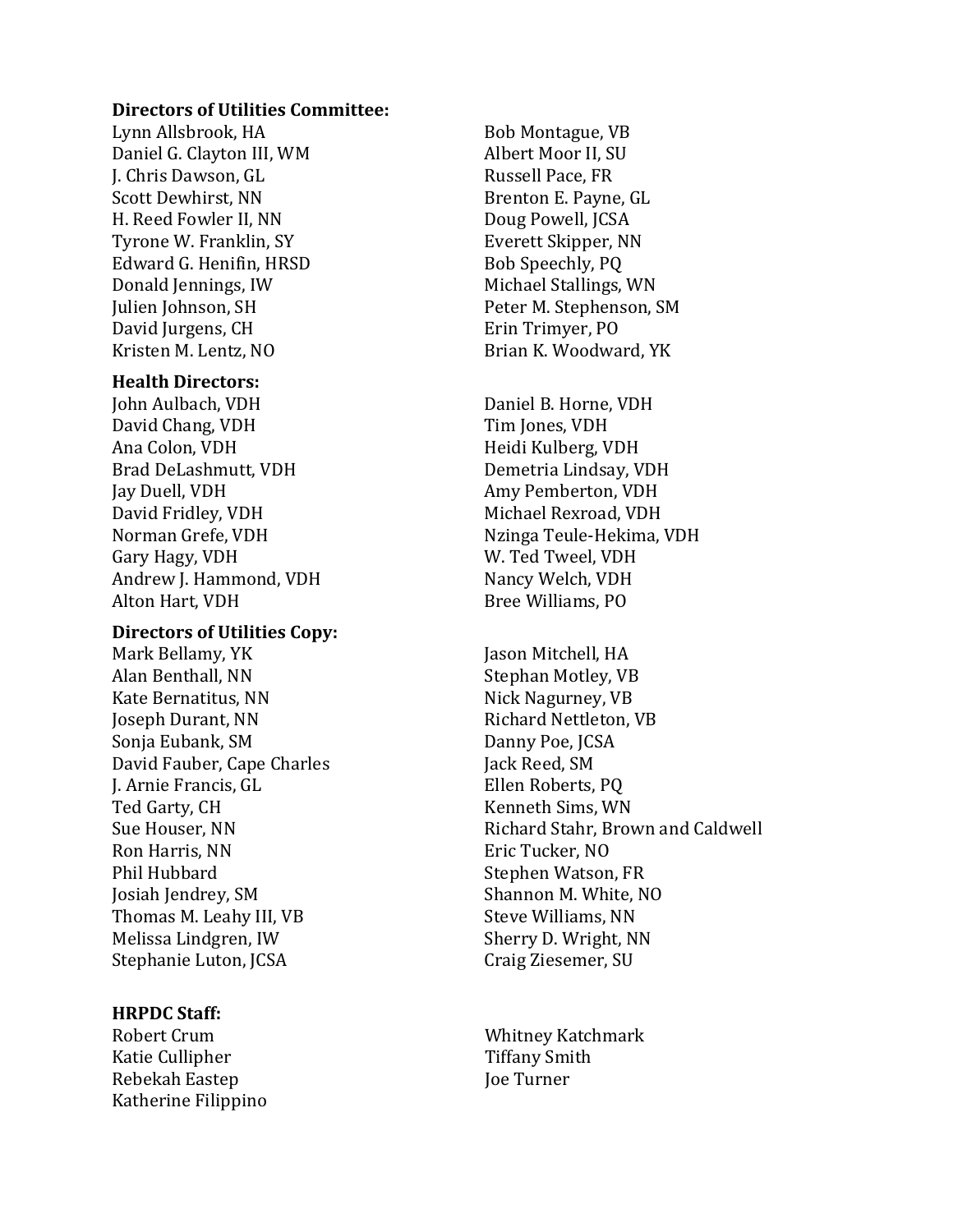# **JOINT MEETING OF DIRECTORS OF UTILITIES COMMITTEE AND HEALTH DIRECTORS AGENDA November 2, 2016 Chesapeake 1:00 P.M.**

# **(LUNCH 12:30)**

# **1. Summary of the October 5, 2016 Directors of Utilities Committee Meeting**

The summary of the October 5, 2016 Directors of Utilities Committee Meeting is attached for review and approval.

Attachments:<br>1A Oct

- 1A October 5, 2016 Meeting Summary<br>1B October 5, 2016 Meeting Sign-in Sh
- 1B October 5, 2016 Meeting Sign-in Sheet<br>1C Staff Report Regional Source Water P
- 1C Staff Report Regional Source Water Protection Plan (presentation slides)

**ACTION:** Approve the meeting summary.

# **2. Summary of the May 4, 2016 Joint Meeting of the Directors of Utilities Committee and Health Directors**

The summary of the May 4, 2016 joint meeting of the Directors of Utilities Committee and Health Directors is attached for review and approval.

Attachments:<br>2A Ma

- 2A May 4, 2016 Meeting Summary<br>2B May 4, 2016 Meeting Sign-in Sh
- 2B May 4, 2016 Meeting Sign-in Sheet<br>2C Managing Coastal Plain Groundwat
- 2C Managing Coastal Plain Groundwater (presentation slides)<br>2D Roundtable Discussion: VDH Predictive Modeling Study (pr
- 2D Roundtable Discussion: VDH Predictive Modeling Study (presentation slides)<br>2E Draft MOA, Regional Groundwater Mitigation Program (presentation slides)
- 2E Draft MOA, Regional Groundwater Mitigation Program (presentation slides)

**ACTION**: Approve the meeting summary.

# **3. Public Comment**

# **4. VDH Update**

Mr. Drew Hammond, VDH Office of Drinking Water Acting Director, is invited to discuss the agency's program priorities.

The VDH Office of Epidemiology staff has indicated that the VIMS predictive modeling study for beach advisories is on hold until more data is gathered to evaluate the feasibility of such modeling efforts.

**ACTION:** Per discussion.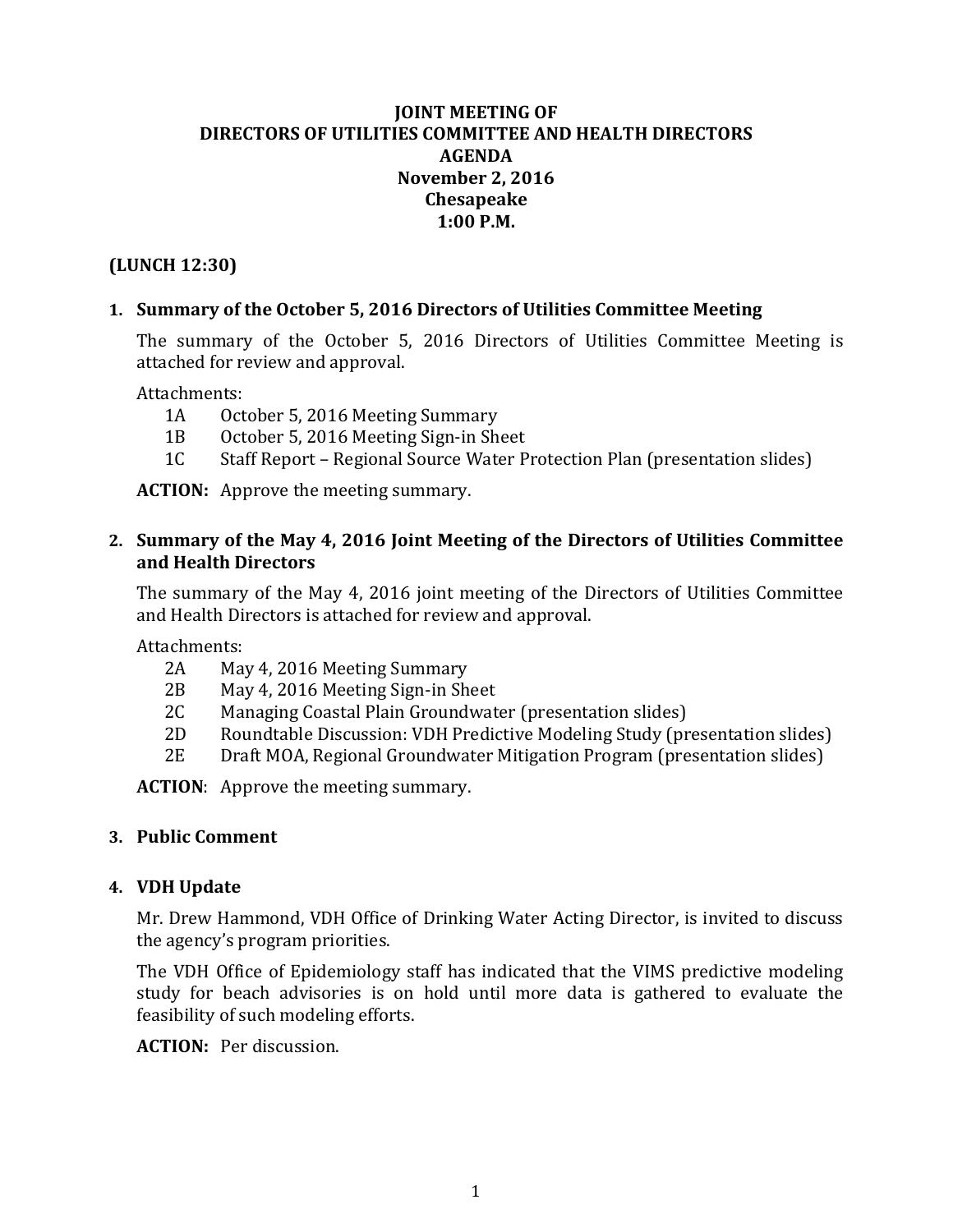### **5. Microbial Source Tracking**

Mr. Raul Gonzalez, HRSD, will discuss microbial source tracking projects to improve local water quality in the Nansemond River (Suffolk), Elizabeth River (Chesapeake), and at Hilton Beach (Newport News).

**ACTION:** Per discussion.

## **6. Regulatory Update**

Mr. Dan Horne, VDH Office of Drinking Water Southeast Virginia Field Office Director, will provide an update on regulatory issues.

**ACTION:** Per discussion.

#### **7. Roundtable Discussion**

The Utility Directors and Health Directors will have the opportunity to discuss matters of mutual interest, including impacts from high rainfall events:

- Environmental health concerns related to flooding and standing water;
- Unexpected impacts to the water sector and public health sector; and
- Lessons learned for resiliency, preparation, and resource sharing.

**ACTION:** Per discussion.

#### **BREAK (5 minutes)**

The joint meeting of the Directors of Utilities Committee and Health Directors concludes at the break. Upon reconvening, topics pertaining to the Utility Directors will be discussed. Health Directors are invited to stay if they wish.

# **8. Hampton Roads Regional Source Water Protection Plan**

Staff will summarize the comments received on the draft Hampton Roads Regional Source Water Protection Plan, which was distributed for the Committee's review and comment on October 5, 2016. The Committee will have a roundtable discussion of the draft plan to provide additional comments and input for plan revisions.

**ACTION:** Per discussion.

# **9. askHRgreen.org Annual Report**

The HRPDC staff will brief the Committee on the askHRgreen.org FY 16 Annual Report and program activities for HR WET and HR FOG.

**ACTION:** No action.